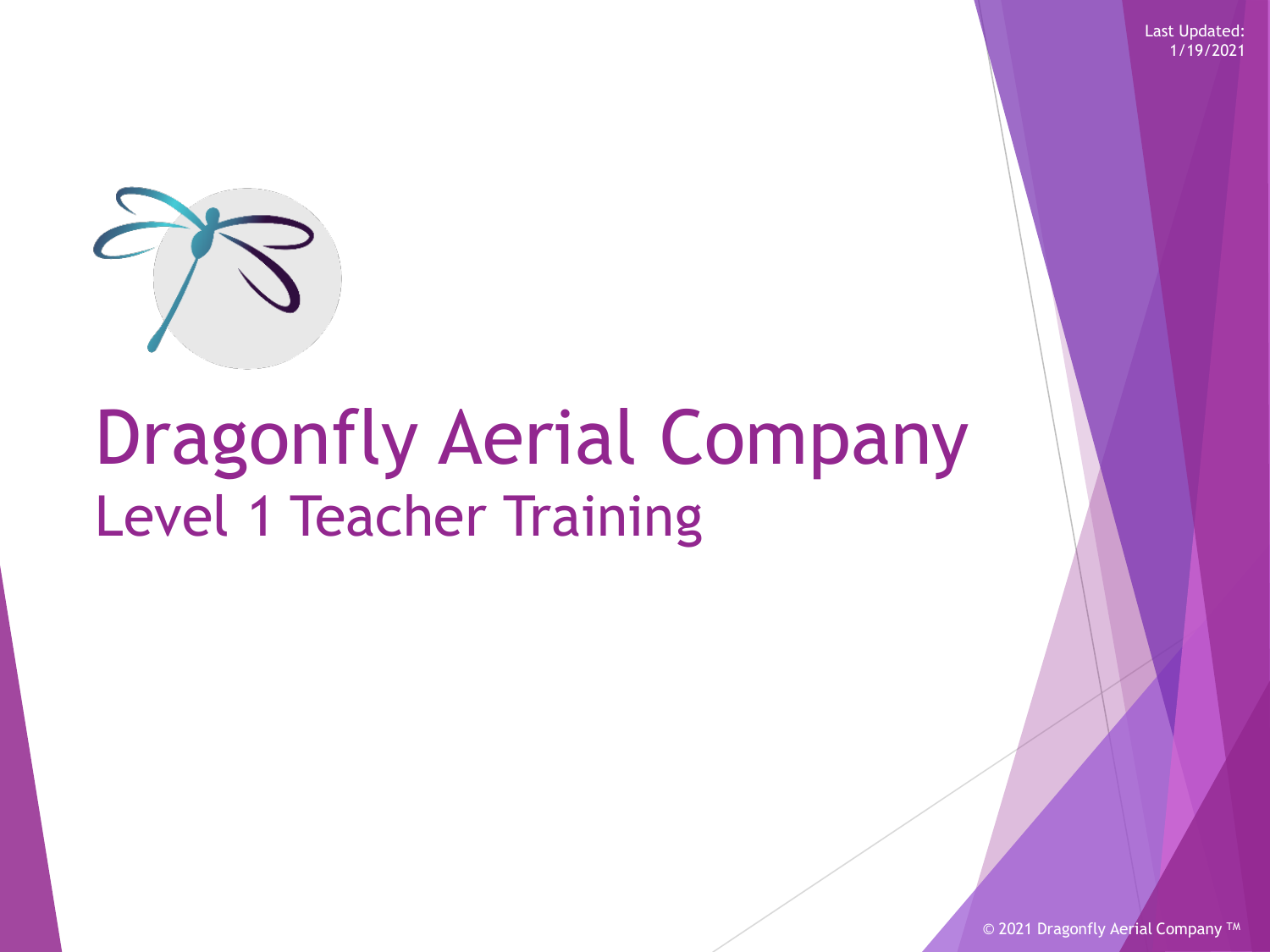1/19/2021

# Introductions

### **Share the following:**

- Name
- Aerial Background
- Why do you want to teach aerial?

### **Questions:**

- Do you enjoy working with people?
- Are you a nurturing person?
- Are you a curious person?
- Does sharing knowledge bring you joy?
- Do you have a knack for explaining things?
- Do you have a strong foundation in what you wish to teach?
- Are you observant of the human body?
- Do you enjoy breaking movements down into smaller pieces?
- Do you enjoy celebrating the success of others?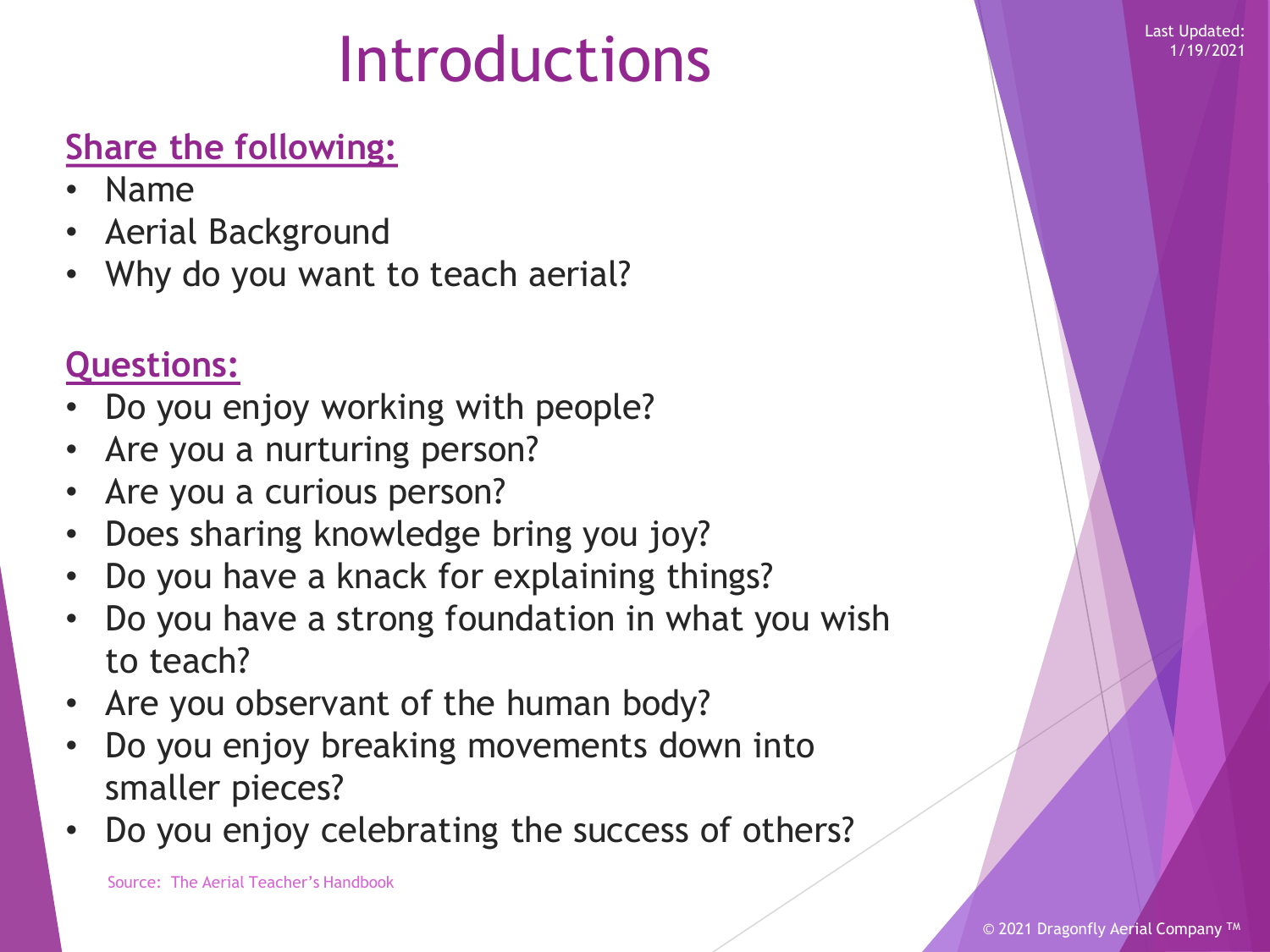### **Teacher Core Competencies**



- Safety & Rigging
- **Classroom Management**
- **Technique**
- $\blacksquare$  Instruction
- **Anatomy & Physiology**
- **Relationship**
- **Collaboration**
- Professionalism
- **ELearning Process & Progressions**
- **Creativity**

Last Updated: 1/19/2021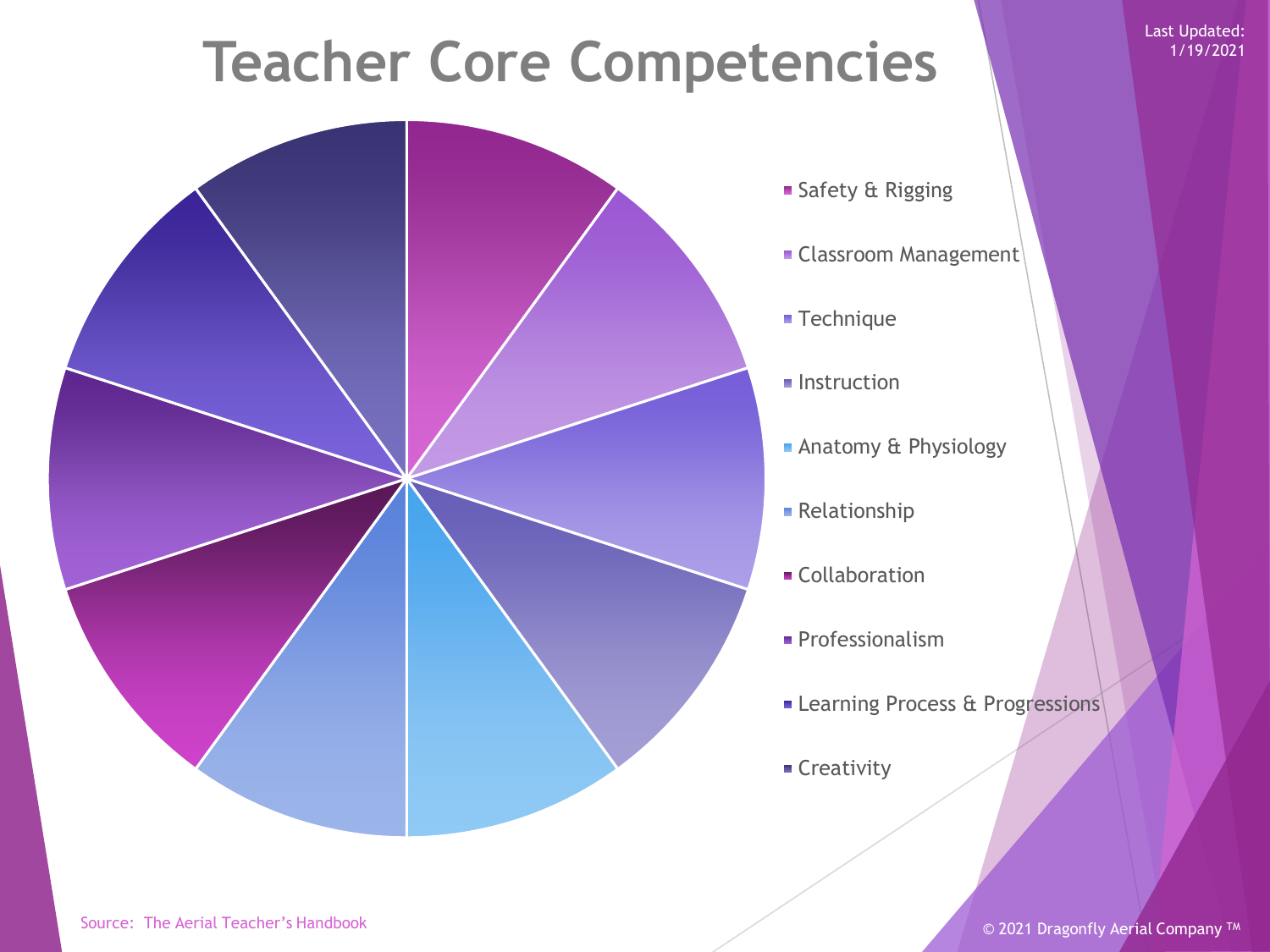### **Rules and Policies**

### **Studio Policies**

- Training area for registered students only
- Students must always use 8-inch mats unless doing floorwork or spinning training
- Students are not permitted to instruct other students during class or open gym
- Positive attitude towards self AND others
- Only studio trained individuals can manage rigging

### **Class Rules**

- Arrive on time to class
- Students required to wear appropriate attire
- No shoes, jewelry, gum, food or drinks allowed on the studio floor (closed container water allowed)
- Students must follow the instructor's curriculum in class and work only the skills in the lesson
- Students must seek permission to do drops
- Be respectful and do not talk during while instructor is teaching

1/19/2021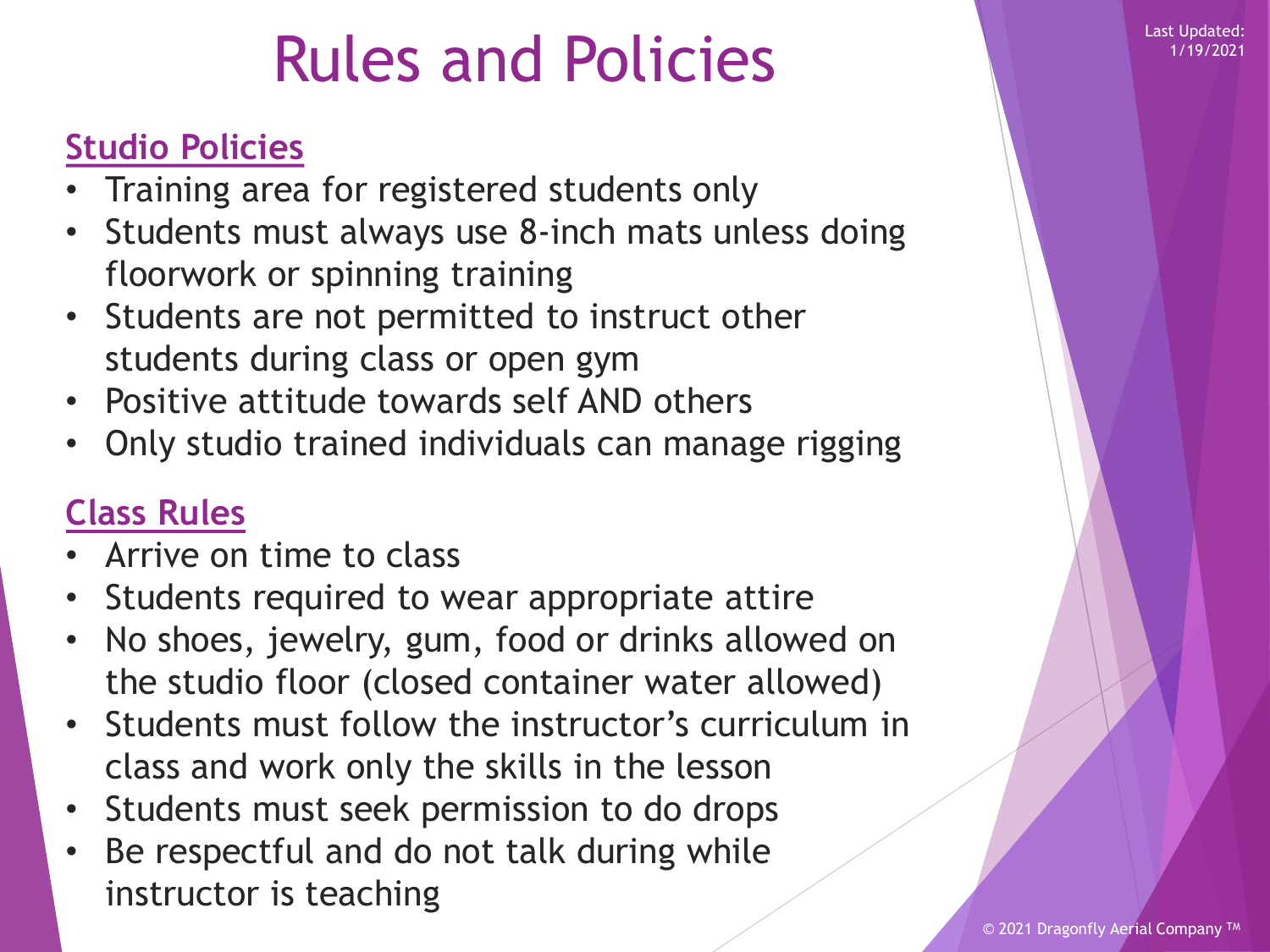# Warming Up **Last Updated:**

*"A prepared body can do more in space, time, and energy; and a prepared mind can absorb more information, which is vital to preventing injuries."* 

-Julianna Hane, The Aerial Teacher's Handbook



1/19/2021

© 2021 Dragonfly Aerial Company<sup>TM</sup>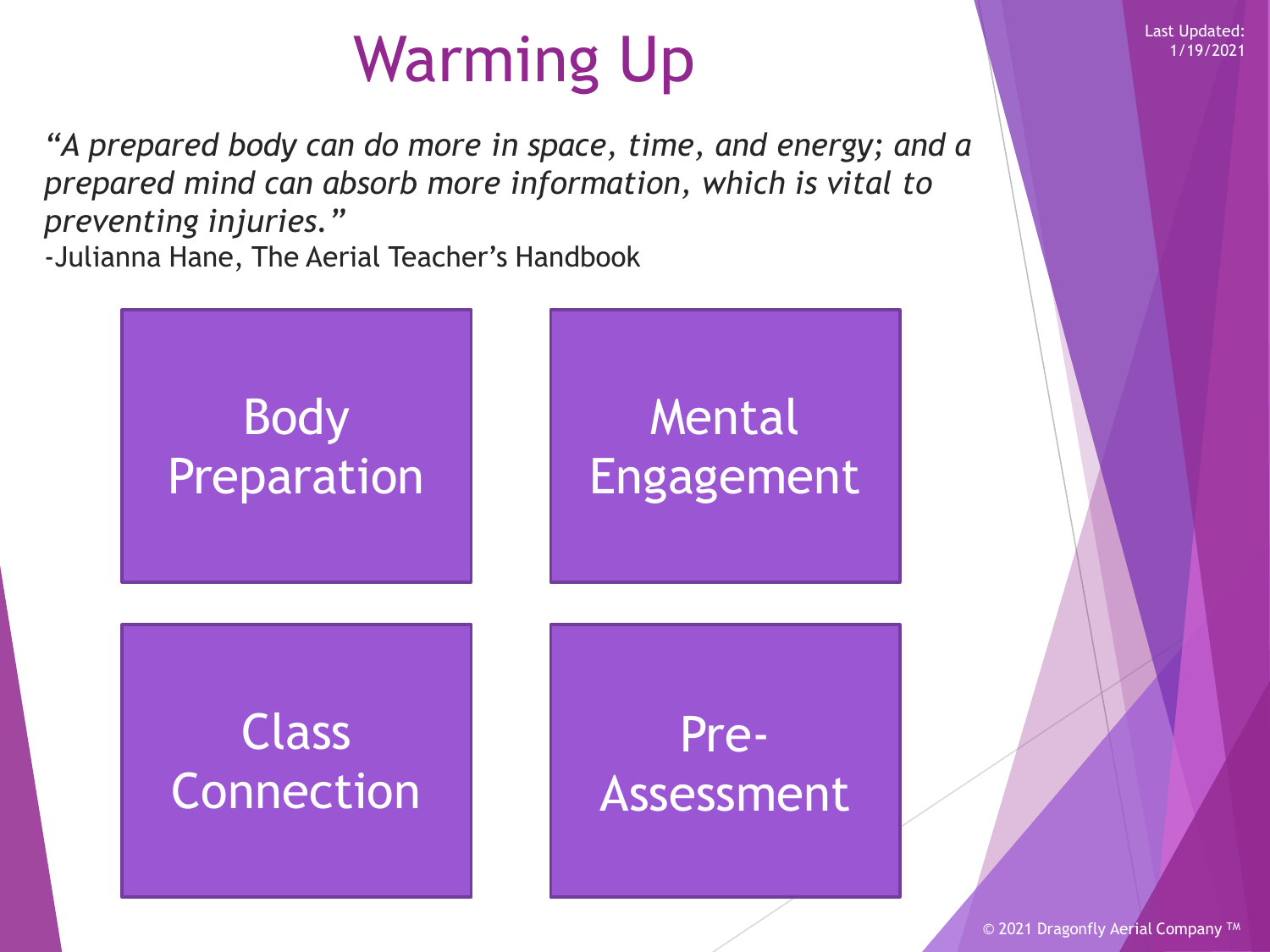1/19/2021

# Warming Up **Last Updated:**

### **Preparing the Body**

- Building heat
- Lubricating joints
- Activating slow and fast twitch muscles fibers
- Articulating the body
- Activating Coordination
- Teaching body positions
- Preparing range of motion demands

Source: The Aerial Teacher's Handbook

### **Assignments**

- Trainees will be assigned to do the warm-ups/cool downs for the remainder of training
- Participate in a few warm-ups (in person or online) and identify the elements the instructor used in preparing the body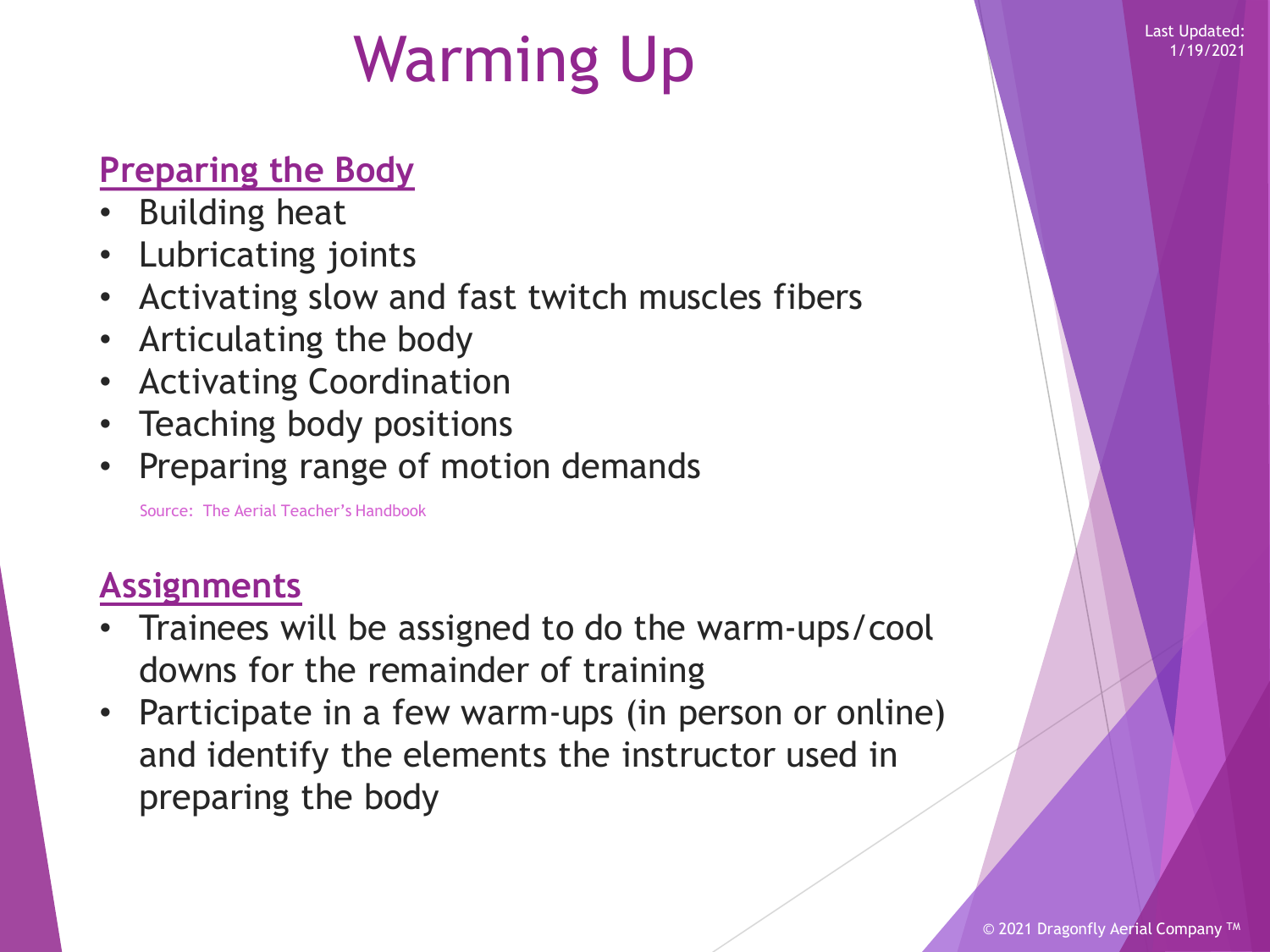# Cooling Down Last Updated:

*"The overarching goal of a cool down is to reduce heart and breathing rates, gradually cool body temperature, return muscles to their optimal length, prevent venous pooling in the lower extremities, and restore physiologic systems close to baseline."* -National Academy of Sports Medicine (NASM)

Reduce Heart/ **Breathing** Rate and Body **Temperature** 

Release Tension & **Stretching** 

Calming the Nervous System

Conclusions and Review

© 2021 Dragonfly Aerial Company ™

1/19/2021